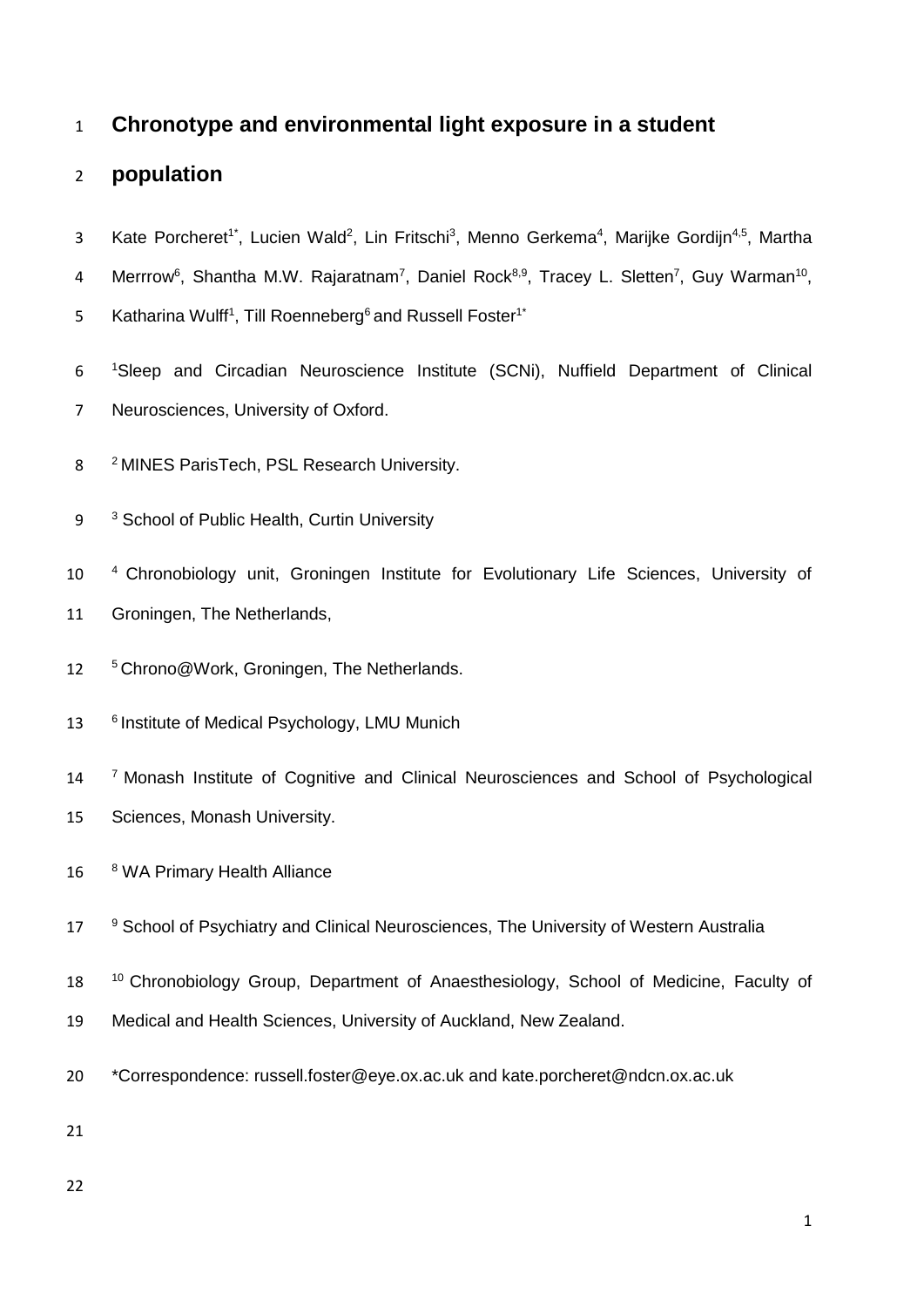#### **Abstract**

2 In humans, and most other species, changes in the intensity and duration of light provide a critical set of signals for the synchronisation of the circadian system to the astronomical day. The timing of activity within the 24 h day defines an individual's chronotype i.e. morning, intermediate or evening type. The aims of this study were to investigate the associations between environmental light exposure, due to geographical location, on the chronotype of university students. Over 6,000 university students from cities in the northern hemisphere (Oxford, Munich and Groningen) and southern (Perth, Melbourne and Auckland) completed the Munich ChronoType Questionnaire (MCTQ). In parallel, light measures (daily irradiance, timing of sunrise and sunset) were compiled from satellite or ground stations at each of these locations. Our data shows that later mid-sleep point on free days (corrected for 12 oversleep on weekends MFS<sub>sc</sub>) is associated with: (i) residing further from the equator; (ii) a later sunset; (iii) spending more time outside and (iv) waking from sleep significantly after 14 sunrise. However, and surprisingly,  $MSE_{\rm sc}$  did not correlate with daily light intensity at the different geographical locations. Although these findings appear to contradict earlier studies suggesting that in the wider population increased light exposure is associated with an earlier chronotype, our findings are derived exclusively from a student population aged between 17 and 26 years. We therefore suggest that the age and occupation of our population increase the likelihood that these individuals will experience relatively little light exposure in the morning whilst encountering more light exposure later in the day, when light has a delaying 21 effect upon the circadian system.

- 
- 
-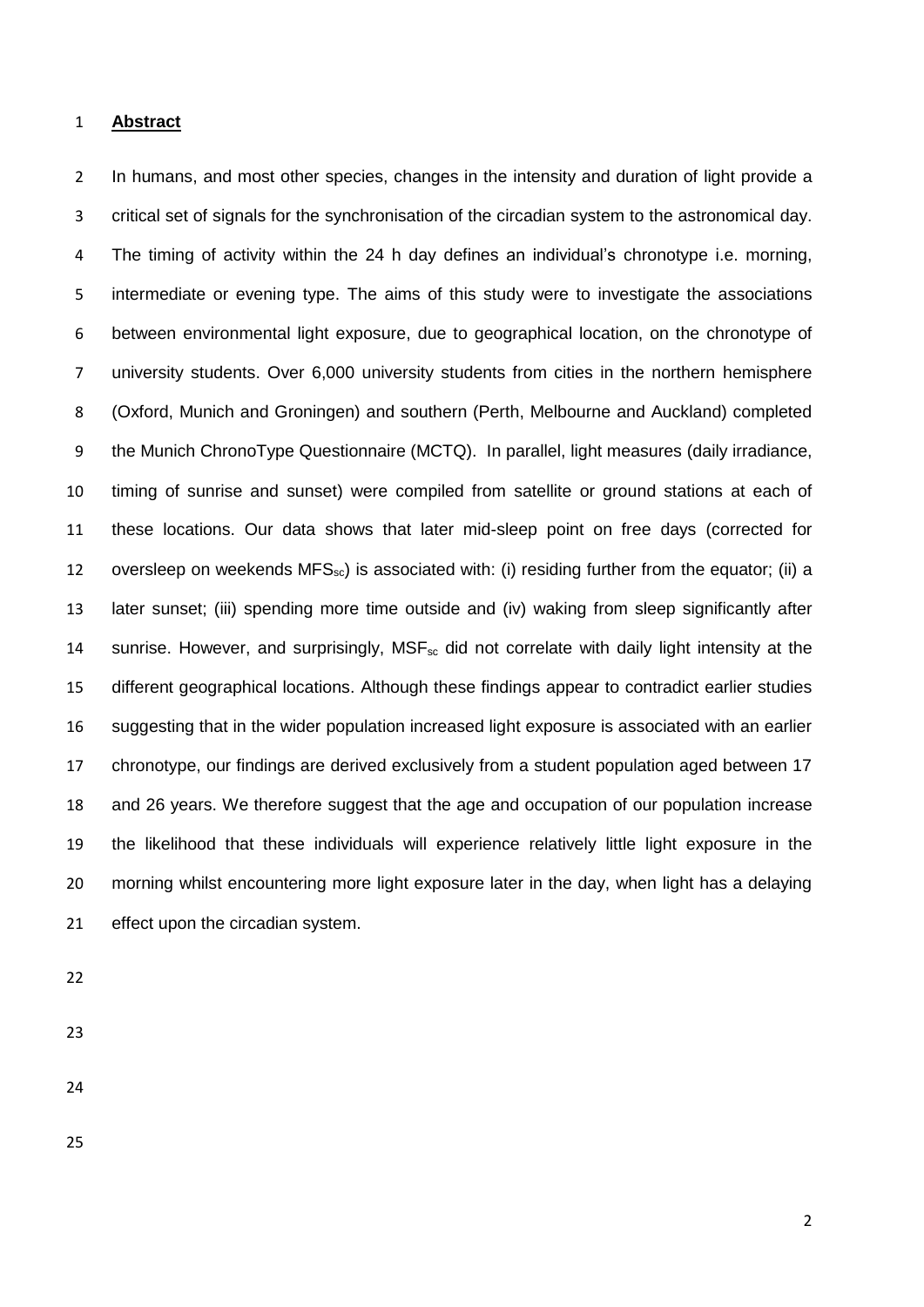## **Introduction**

 The circadian system adjusts physiology and behaviour to the varied demands of the day- night cycle (Czeisler et al., 1999; Wright et al., 2001; Roenneberg et al., 2003). To ensure synchrony with the astronomical day the circadian system entrains to daily environmental signals (zeitgebers = time givers). The light-dark cycle is the most significant zeitgeber for most organisms, including humans (Honma et al., 1987; Roenneberg et al., 2007). Differences in the relationships between an individual's circadian phase and external local time gives rise to a distribution of chronotypes across the population, ranging from *early*  chronotypes*,* the proverbial "larks", to *late* chronotypes termed "owls" (Roenneberg et al., 2003).

 The timing of light exposure has a differential effect upon circadian phase: early light exposure advances the cycle whilst light late in the internal day delays circadian phase (Czeisler et al., 1989; Khalsa et al., 2003). Thus exposure to bright artificial light in the evening before bedtime has been associated with a delay in circadian phase as assessed by measures of subjective chronotype (Martin et al., 2012; Vollmer et al., 2012); subjective sleep timing (Koo et al., 2016); salivary melatonin levels (Gordijn et al., 1999; Benloucif et al., 2008; Cajochen et al., 2011); and core body temperature (Krauchi et al., 1997). Furthermore, adolescents living in urban areas and exposed to bright artificial light at night, have a later chronotype as assessed by the Munich Chronotype Questionnaire (MCTQ) and Morningness-Eveningness Questionnaire (MEQ), compared to those living in more rural settings (Vollmer et al., 2012). By contrast exposure to bright light in the morning results in an advance of the circadian phase of melatonin synthesis and release (Dijk et al., 1989; Gordijn et al., 1999; Revell et al., 2005). In addition, bright morning light has been used as a therapy for advancing sleep timings in patients with delayed sleep-wake phase disorders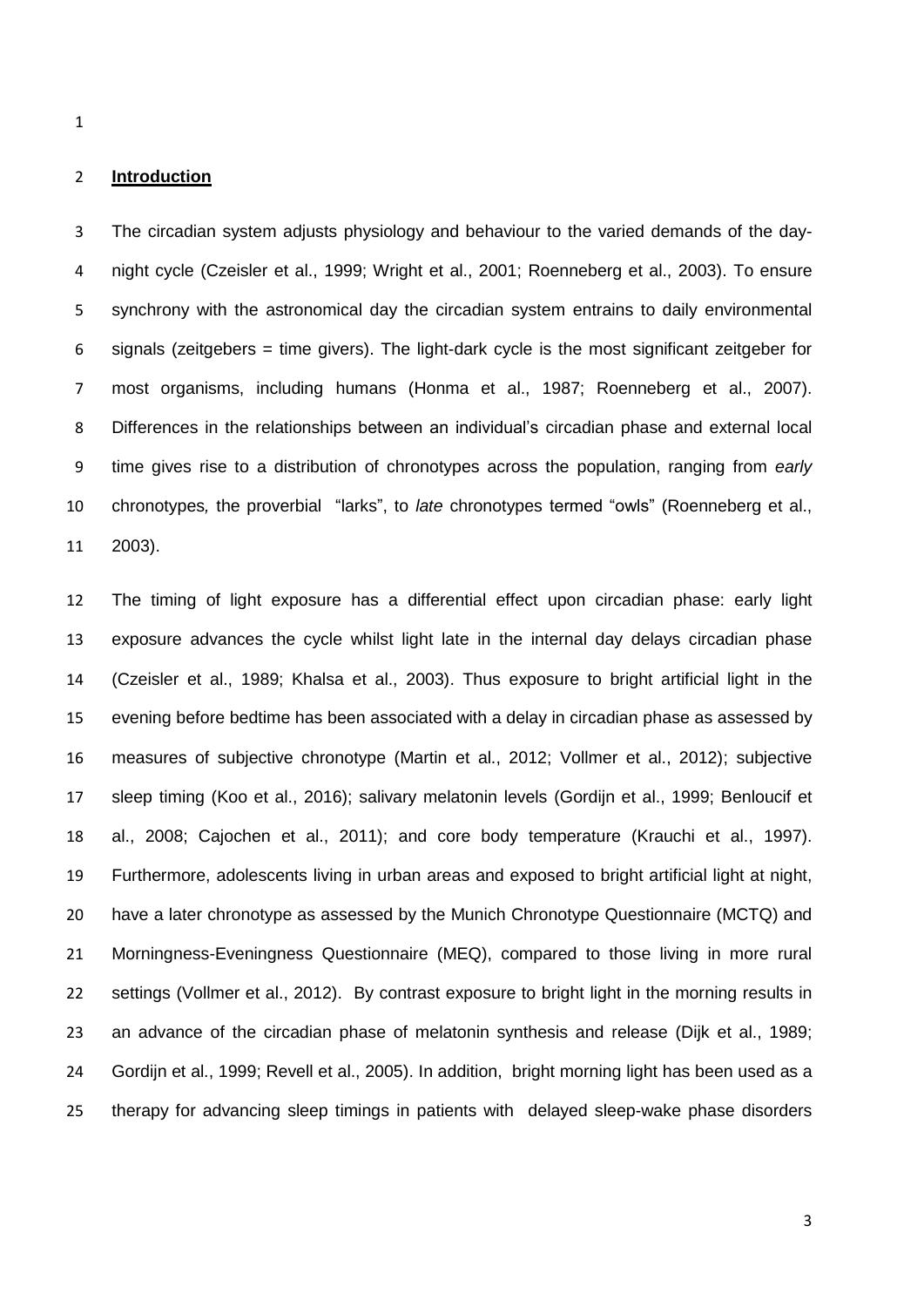(Rosenthal et al., 1990; Saxvig et al., 2014) and, more recently, with social jet lag (Geerdink et al., 2016).

 Despite society's increasing detachment from the natural light-dark cycle, sunlight can still 4 be seen to impact chronotype. Living further east within the same time zone in the Northern hemisphere is associated with an earlier subjective chronotype in adults assessed using the MCTQ (Roenneberg et al., 2007) and in adolescents assessed with the MEQ (Randler, 2008), most likely as a result of an earlier sunrise time. Seasonal changes are also apparent, such that during the months of increasing day length, subjective chronotype advances with individuals rising earlier (Kantermann et al., 2007; Allebrandt et al., 2014). There is also some evidence that geographical location has an impact upon chronotype. For example, in a study conducted in Brazil, subjective chronotype was assessed using the MCTQ and MEQ in two cities: São Paulo at latitude 23° 32' S and longitude 46° 38' W and Natal at 05° 47' S and 35° 12' W. Chronotype was found to be earlier in individuals living in Natal, the city closest to the equator (Miguel et al., 2014).

 Clearly the pattern of natural light within a particular environment will be critical in defining an individual's phase of entrainment. However, an individual's behaviour within that environment will also play an important role. A recent study compared the same individuals living under their normal urban routines (including artificial light at night) with a period under natural light exposure (camping without artificial light). The findings demonstrated that increased exposure to natural light, advanced the circadian phase of all individuals (Wright et al., 2013; Stothard et al., 2017). Increasing photic zeitgeber strength by spending more time outside has also been correlated with self-reported chronotype: the more time spent outside, the earlier the chronotype (Roenneberg&Merrow, 2007; Roenneberg et al., 2015).

 By studying populations across the Northern and Southern hemisphere, specifically Oxford, Groningen, Munich, Perth, Melbourne and Auckland, we aimed to investigate the association between geographical location and chronotype and how different aspect(s) of environmental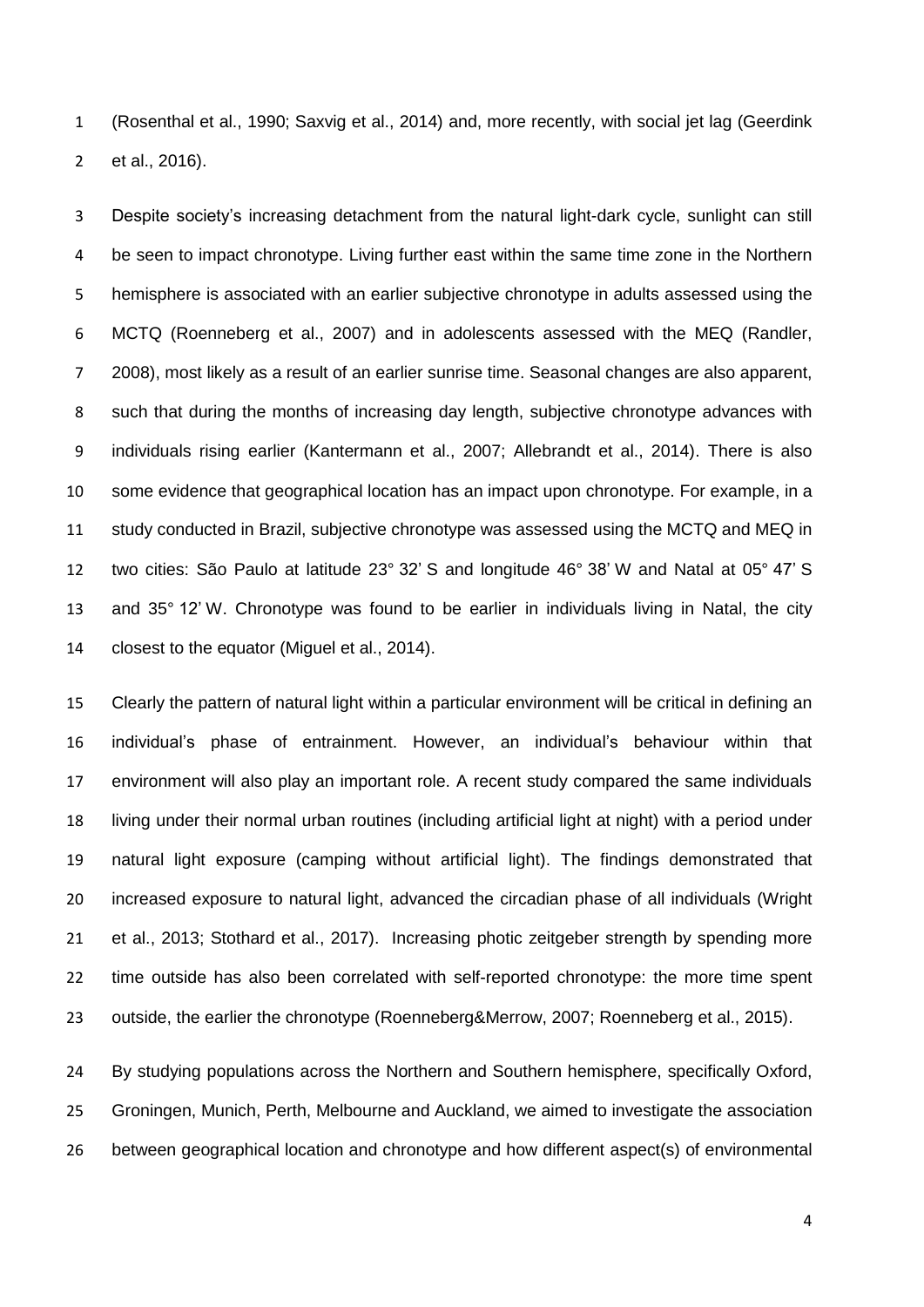light (timing; length of time spent outside; intensity of light, sleep timings relative to sunrise and sunset) might influence chronotype.

## **Materials and methods**

4 Students were recruited from six universities: University of Oxford, UK (51° 45' N, 1° 15' W); University of Groningen, The Netherlands (53° 13′ N, 6° 33′ E); LMU, Munich, Germany (48° 8′ N, 11° 34′ E); University of Western Australia, Perth, Australia (31° 57 ′ S, 115° 51′ E); Monash University, Melbourne, Australia (37° 48′ S, 144° 57′ E); 8 University of Auckland, New Zealand (36° 50' S, 174° 44' E). Students were asked to complete the online version of the MCTQ twice, in May and October of 2010, to control for seasonal influences. Overall 13,299 individuals completed the MCTQ online. Over half of the participants were excluded from the analysis (see data processing). 6441 students (mean 12 age 21.5  $\pm$  2.2 years, 67.5% female, see table 1 for group demographics) were included in the analysis. Daily irradiance, sunrise and sunset times were obtained for May and October 2010. Ethical approval for this study was obtained from the local ethics committee for each university involved in the study.

#### **Materials**

 *The Munich Chronotype Questionnaire (MCTQ).* The online version of the MCTQ (Roenneberg et al., 2003) was used in the native language of the country of each university. The MCTQ consists of questions concerning sleep timings for both workdays and free days separately, work time and time spent outside. The MCTQ has been validated against actigraphic recordings (Vetter et al., 2015), and melatonin rhythms(Kitamura et al., 2014). 22 The MCTQ is used to calculate the MSF as the mid-point between sleep onset and sleep 23 end. MSF was corrected for oversleep on free days (MSF<sub>sc</sub>: Mid Sleep point on Free days, 24 Sleep Corrected), that occurs as a result of sleep debt  $[MSF_{sc} = MSF - (SDf -$ ((((nWD\*SDw)+(7-nWD))\*SDf)/7), where SDf is the sleep duration of free days, SDw is the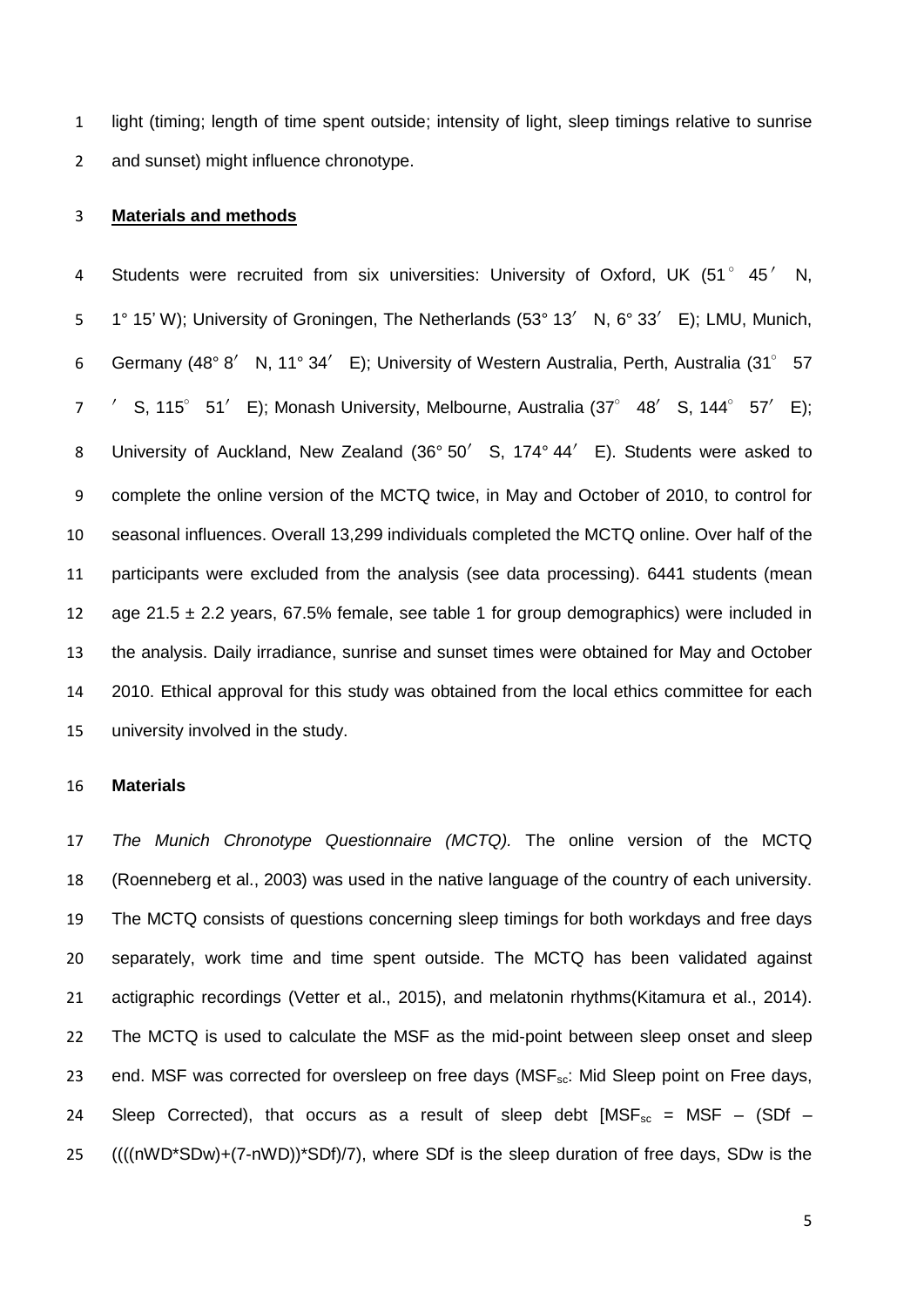sleep duration of workdays and nWD is the number of workdays] (Roenneberg et al., 2004). In cases where the numbers of workdays were missing, five workdays were assigned. Social jet lag (SJL) was also calculated from the MCTQ [SJL=MSF-MSD] where MSF is the mid sleep point of free days and MSD the mid sleep point of work days (Wittmann et al., 2006).

 *Light data. 'Time spent outside'* was self-reported on the MCTQ. The weighted average of the number of hours given for free days and workdays was calculated using the number of workdays also reported on the MCTQ. If no workdays were given, 5 workdays were 8 assigned. [Time spent outside = ((time spent outside on workdays \*number of workdays) + (time spent outside on free days \* (7-number of workdays)))/7].

 *'Light dose'* is a measure of how much light individuals are exposed to over a given period of time. Here, we calculated the average hourly irradiance for the day for participants that completed the MCTQ and normalised this to the "time spent outdoors", averaged for work and free days (Light dose = *daily irradiance* / *day length* \* time spent outside].

 *'Day length'* for each day of the collection periods, for each city, was calculated using the world clock [\(http://www.timeanddate.com/worldclock\)](http://www.timeanddate.com/worldclock).

 *'Daily irradiances'* for the collection periods, for both May and October 2010, were obtained from three sources on an hourly basis. The data for Oxford, Groningen and Munich were provided by Dr. Lucien Wald (MINES, ParisTech), obtained from Meteosat satellite images and converted to data maps of solar radiation using the Heliosat-2 method (Rigollier et al., 2004). The data for Perth and Melbourne were obtained from the Australian Bureau of Meteorology, again derived from satellite images processed by the Australian Bureau of Meteorology. Finally, the data for Auckland were obtained from the New Zealand Meteorological office based on readings from its ground station in Auckland. For all daily irradiance, the data represent light intensity experienced at ground level, taking into account weather conditions, either via processing of satellite data or as data taken at ground level.

## **Data processing**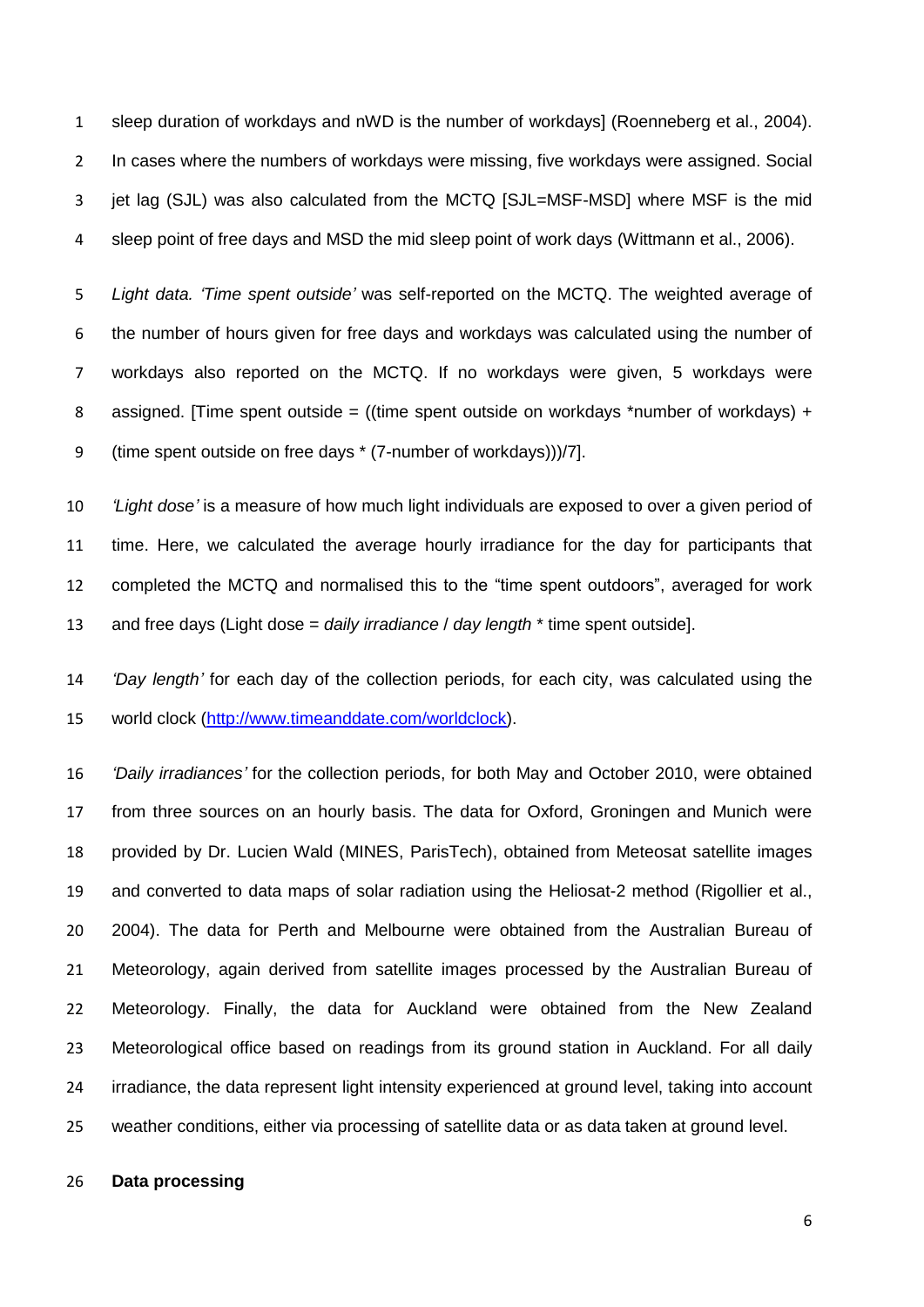As only 440 participants completed the questionnaire in both May and October (420 from northern hemisphere cities and 20 from southern hemisphere cities), longitudinal analysis was not performed and data for these participants were only included in the data analysis from the May collection period. Individuals were excluded if they were outside the age range (17-26 years); did not indicate they were currently living in any of the cities of interest; completed the questionnaire outside May or October 2010; or had reported working shifts during the past three months. Individuals were also excluded if they indicated using an alarm clock on free days (an exclusion criterion for chronotyping). For inter-hemispheric comparisons, months were assigned to season (northern hemisphere, May and southern hemisphere, October as spring and *vice versa* as autumn).

## **Data analysis**

 Statistical analysis was performed using R version 3.0.1 (2013-05-16, Copyright 2013 The R Foundation for Statistical Computing). Linear mixed-effects models were fitted using the lme 14 package for group and seasonal assessments of  $MSF_{sc}$  and light data. For categorical comparisons, linear models were referenced to Oxford for group comparisons, females for sex comparisons and spring for season comparisons. Since age and sex are known to 17 influence chronotype, both of these were included as covariants when modelling  $MSE_{sc}$ . 18 Spearman's rank correlation analysis was performed to assess associations between  $MSF_{sc}$ and light data.

## **Results**

21 On average students in this sample reported the following habitual sleep-related times: bed 22 time on workdays:  $00:11 \pm 01:10$  (mean, SD) and nearly an hour later on free days:  $01:09 \pm 1$ 23 01:24; wake-up time was two hours later on free days (09:45  $\pm$  01:23) compared to 24 workdays (07:43  $\pm$  01:06). A mean of 1.51  $\pm$  0.93 hr of social jet lag was reported. Table 1 details wake-up and bed times for work and free days at each city along with social jet lag. 26 The sleep midpoint on free days (corrected for over sleep;  $MSF_{sc}$ ) was different between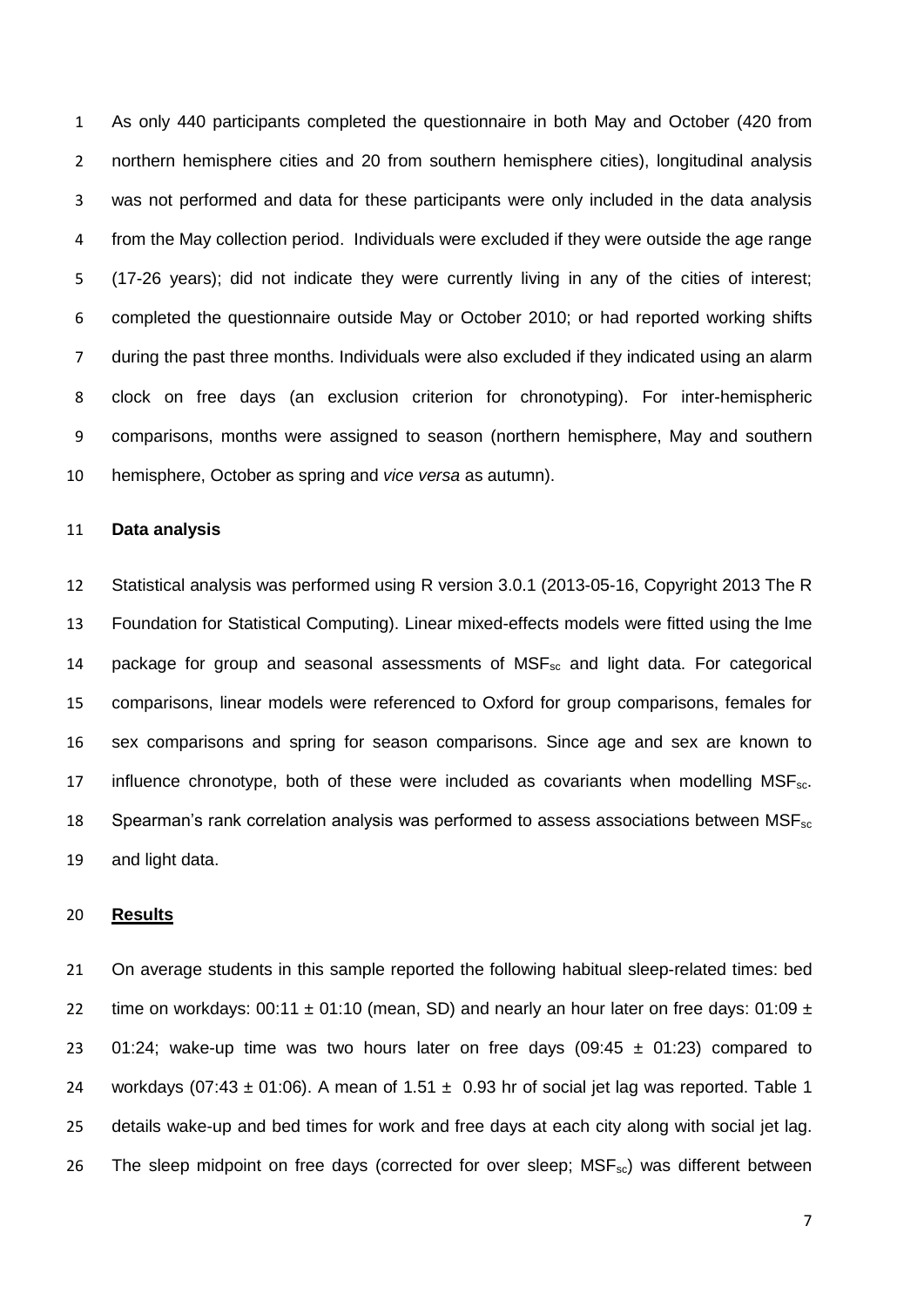1 cities but not between seasons, and no city-season interactions were found (see suppl. data 2 model 1). Hence,  $MSE_{sc}$  was collapsed across seasons.

3 When plotting chronotype and time spent outside against the absolute distance of each city 4 from the equator,  $MSF_{sc}$  showed a positive association: with chronotype becoming later with 5 increasing distance (Fig. 1A). Controlling for age and sex, the cities formed three groups for 6 MSF<sub>sc</sub>: Oxford, Groningen and Munich were not statistically different from each other, and 7 had the latest  $MSF_{\rm sc}$ ; Melbourne showed an intermediate  $MSF_{\rm sc}$  and was statistically 8 significant from all the other cities; and Perth and Auckland showed the earliest MSF<sub>sc</sub> and 9 were also not statistically significant from each other (see suppl. data model 2).

10 Overall, the students (regardless of city) reported they spend on average 2.20  $(\pm 1.33)$  h 11 outside a day resulting in exposure to on average 24.74 ( $\pm$  20.09) W/m<sup>2</sup> of light on the day 12 they completed the survey (light dose). Students in Perth reported spending the most 13 amount of time outside (2.76  $\pm$  1.67 h) and experienced the highest intensity of light whilst 14 outside, light dose (62.68  $\pm$  39.11 W/m<sup>2</sup>, see suppl. data model 3 and 4). Whereas students 15 in Melbourne reported spending the least amount of time outside  $(1.89 \pm 1.49 \text{ h})$ , students in 16 Oxford received the lowest light dose (19.43  $\pm$  14.31 W/m<sup>2</sup>). In relation to geographical 17 location, the amount of time spent outside was not associated with the distance of each city 18 from the equator (Fig. 1B), but light dose did show an association, with the cities nearest to 19 the equator experiencing a higher light dose, except for Auckland (Fig. 1C).

20 MSF<sub>sc</sub> was positively, although weakly, correlated with time spent outside (rho = 0.036, p = 21 0.005) indicating that the longer students spent outside the later their sleep midpoint on free 22 days. Time spent outside binned for  $MSF_{sc}$  in 30 min intervals, showed a stronger positive 23 correlation (rho = 0.86, p = 0.011, Fig. 2A). However, this was only statistically significant 24 with the removal of the outlier of MSF<sub>sc</sub> binned from 06:30 to 07:00. Light dose was not 25 correlated with  $MSF_{sc}$  for raw (rho = -0.0005, p = 0.97) or binned data (rho = -0.15, p = 0.71, 26 Fig. 2B). Using a linear mixed effect model, taking age and sex into account, time spent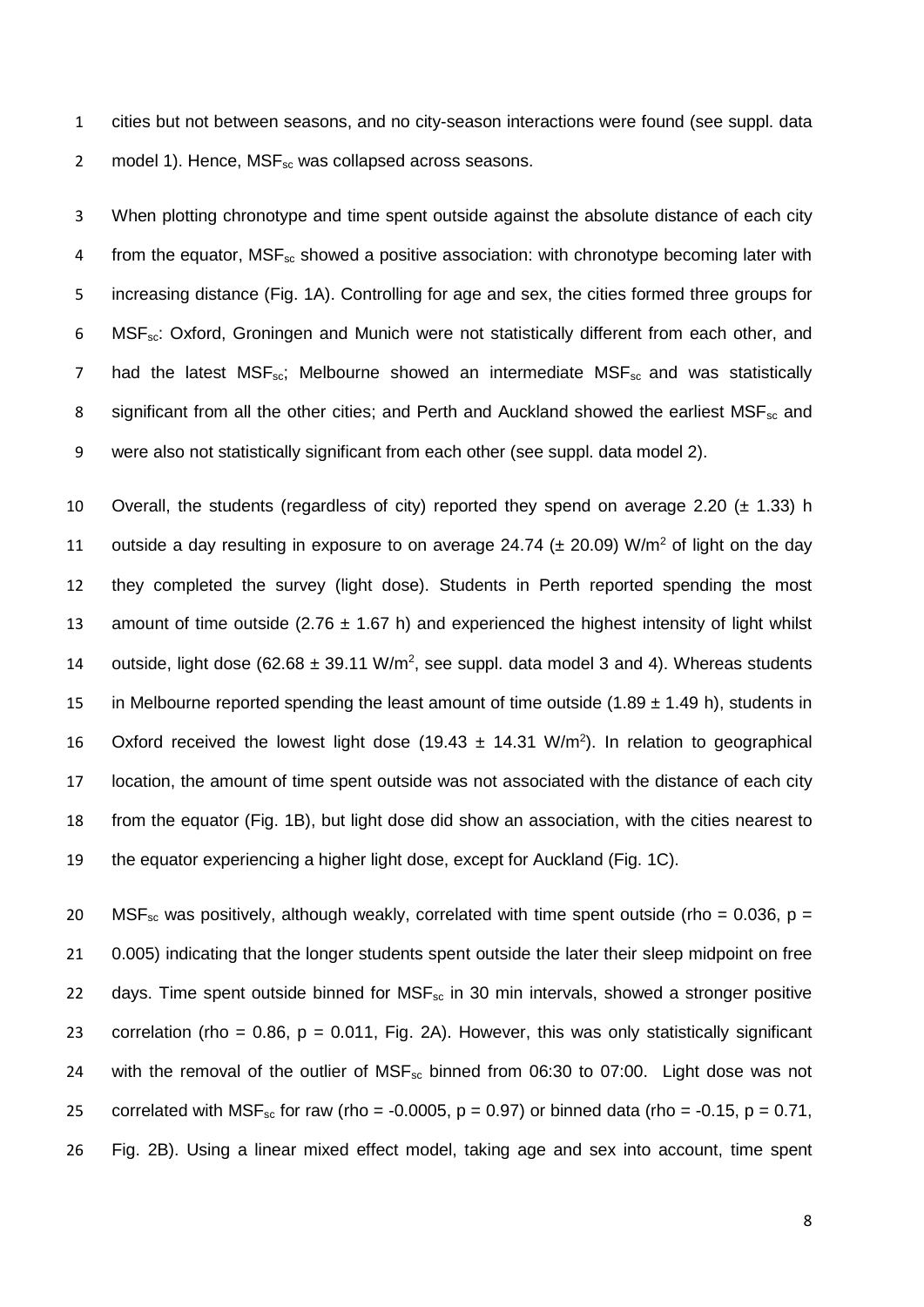1 outside but not light dose was found to have a significant effect on  $MSE_{\text{sc}}$  (see suppl. data model 5). However, the addition of time spent outside into the model did not remove the effect of city, moreover no city-time spent outside interaction was found (see suppl. data model 6). This suggests that although the amount of time spent outside does have an influence on sleep midpoint on free days, other differences between the cities are also important.

 To define the time of day the students in this population were most likely to receive natural light, the timing of sunrise and sunset the day each student completed the survey was compared to their self-reported sleep timings for work and free days. The proportion of daylight (i.e. between sunrise and sunset) during which time students were awake was 11 negatively correlated to  $MSF_{sc}$  for both work (rho = -0.4,  $p < 0.001$ ) and free days (rho = -12 0.71,  $p < 0.001$ , figure 2C), indicating that students with the latest  $MSF_{sc}$  were only likely to be awake for around 40% of the daylight period. This is because students wake up after sunrise rather than going to bed before sunset (Fig. 2D and 2E respectively). 75.5% of students woke up after sunrise on workdays and 98.1% on free days, with 15.7% waking up 5 hours after sunrise on free days (1.2% on workdays).

17 The impact of geographical location on  $MSE_{sc}$  was found to be most influenced by the timing 18 of sunset. The average  $MSF_{sc}$  per city was plotted against the timing of sunrise and sunset for the day the survey was completed, as well as time spent outside and light dose (Fig. 3). 20 The timing of sunset showed a positive association with  $MSE_{\text{sc}}$ : the later sunset the later 21 MSF<sub>sc</sub>. Interestingly no association was seen for sunrise. Collectively these data suggest that the timing of sunset and therefore the amount of light in the evenings may be more 23 influential on sleep midpoint on free days than the amount of light in the morning in this population.

### **Discussion**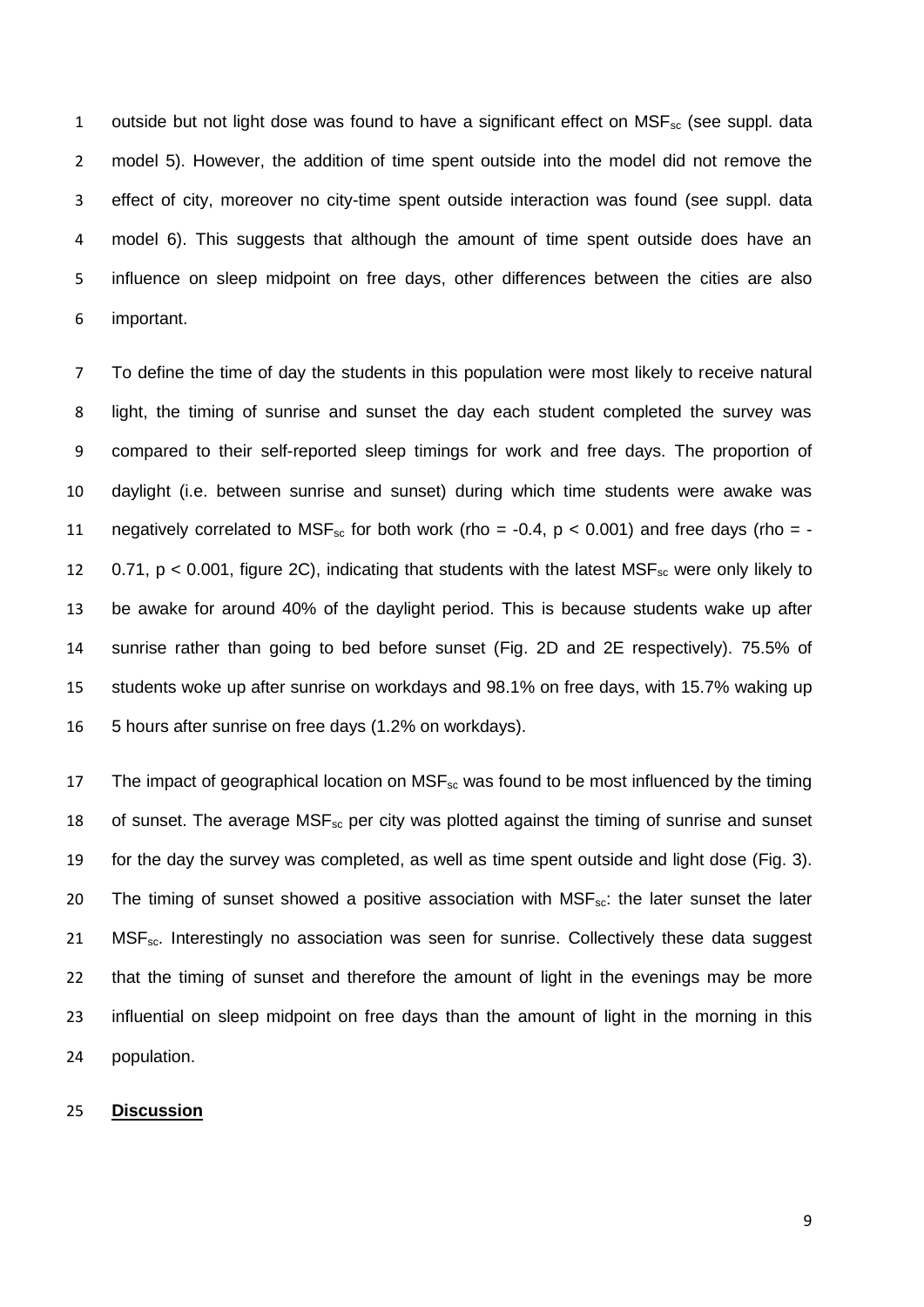The findings from this study suggest that in a university student population a later chronotype is associated with: (i) living further from the equator; (ii) a later sunset; (iii) spending more time outside; and (iv) waking up after sunrise. Significantly, we did not find that light intensity was associated with chronotype. Initially, these findings appear to contradict earlier studies where increased light exposure is associated with an earlier chronotype in the general population (Roenneberg&Merrow, 2007; Wright et al., 2013; Roenneberg et al., 2015; Stothard et al., 2017). However, our findings are derived exclusively from a university student population aged between 17 and 26 years. Thus we suggest that the age and occupation of our population increase the likelihood that these individuals will experience relatively little light exposure in the morning whilst encountering more light exposure later in the day, when light has a delaying effect upon the circadian system.

 In a sample of approximately 200,000 individuals from primarily Central Europe and North America, spending more time outside was associated with an earlier chronotype (Roenneberg&Merrow, 2007; Roenneberg et al., 2015). However, when age is taken into consideration, 15-20 year olds did not show a significant correlation between time spent outside and chronotype, and 20-25 year olds had only a weak correlation (Roenneberg et al., 2015). Our sample of over 6,000 students (17-26 years) falls across these age ranges, and also differs from the Roenneberg sample (MCTQ database) in several important aspects. A key difference is the work status of the populations studied: all individuals within our sample are university students during term time, the general population in the sample from the MCTQ database, would have included school students, university students and working individuals. It is possible, therefore, that imposed work schedules could result in more morning vs evening light exposure in the general MCTQ population. In addition, the data for the current study was collected exclusively in May and October, whilst the general population sample was collected all year round, which might also have an impact upon the timing of light exposure.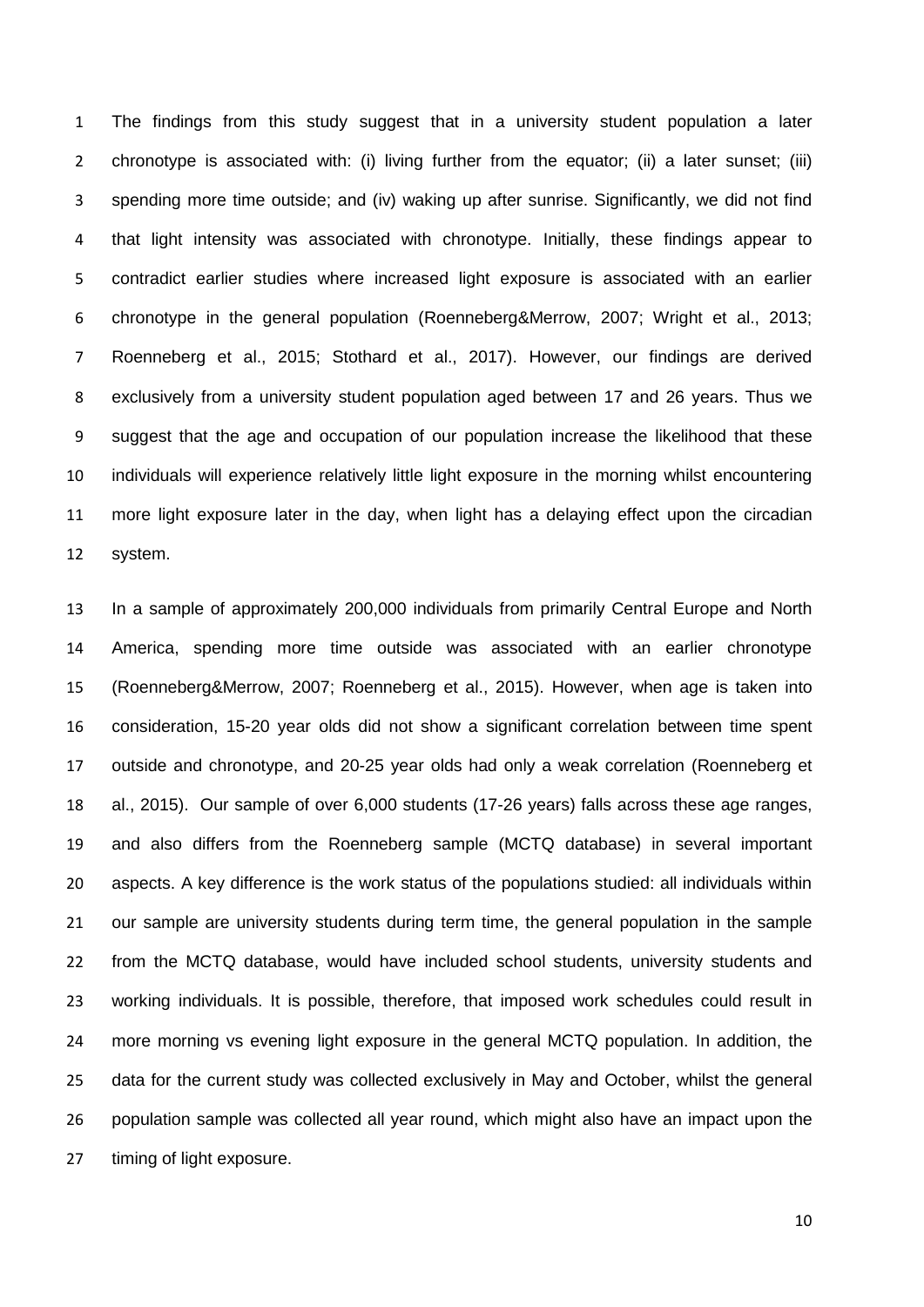The timing of light exposure has a differential effect upon circadian phase: early light exposure advances the cycle whilst light late in the internal day delays circadian phase (Czeisler et al., 1989; Khalsa et al., 2003). In our student population we found that longer time spent outside the later chronotype, which would suggest that our population was exposed to more phase delaying evening light than phase advancing morning light. Although it was not possible to determine the timing of light exposure definitively from our study, we provide several lines of evidence that support the importance of evening light in this population. In the present study we demonstrated that the later students wake up after 9 sunrise the later MSF<sub>sc</sub>. As a result, individuals are likely to be exposed to a photoperiod with a greater proportion of evening phase delaying versus morning phase advancing light. Clearly, future studies will need to define the phase relationship between the internal circadian and external environmental light cycle. Moreover the timing of sunset, rather than 13 sunrise was found to be most associated with  $MSF_{sc}$  in our population. Previously, a 14 longitudinal study of around 55,000 individuals has reported that MSF<sub>sc</sub> tracks sunrise and not sunset (Kantermann et al., 2007). However, again the broad demographics of this population make direct comparisons to our population difficult, but it is possible that the association of young adult university students (comparable to our population) is masked by other individuals in the sample. Finally the sensitivity of young adults to evening light has recently been demonstrated in two studies. In twenty healthy young adults (mean age 23) later light onset and offset has been associated with later melatonin onset as assessed using dim light melatonin onset (DLMO) (Wams et al., 2017). A mathematical model of sleep timings based on the experimentally derived effects of light on the human circadian clock and interaction of the circadian clock and sleep homeostat predicts a similar finding. 24 Individuals with a longer intrinsic clock and hence later chronotype are predicted to be more susceptible to evening light, causing even more of a delay in the circadian cycle (Skeldon et al., 2017).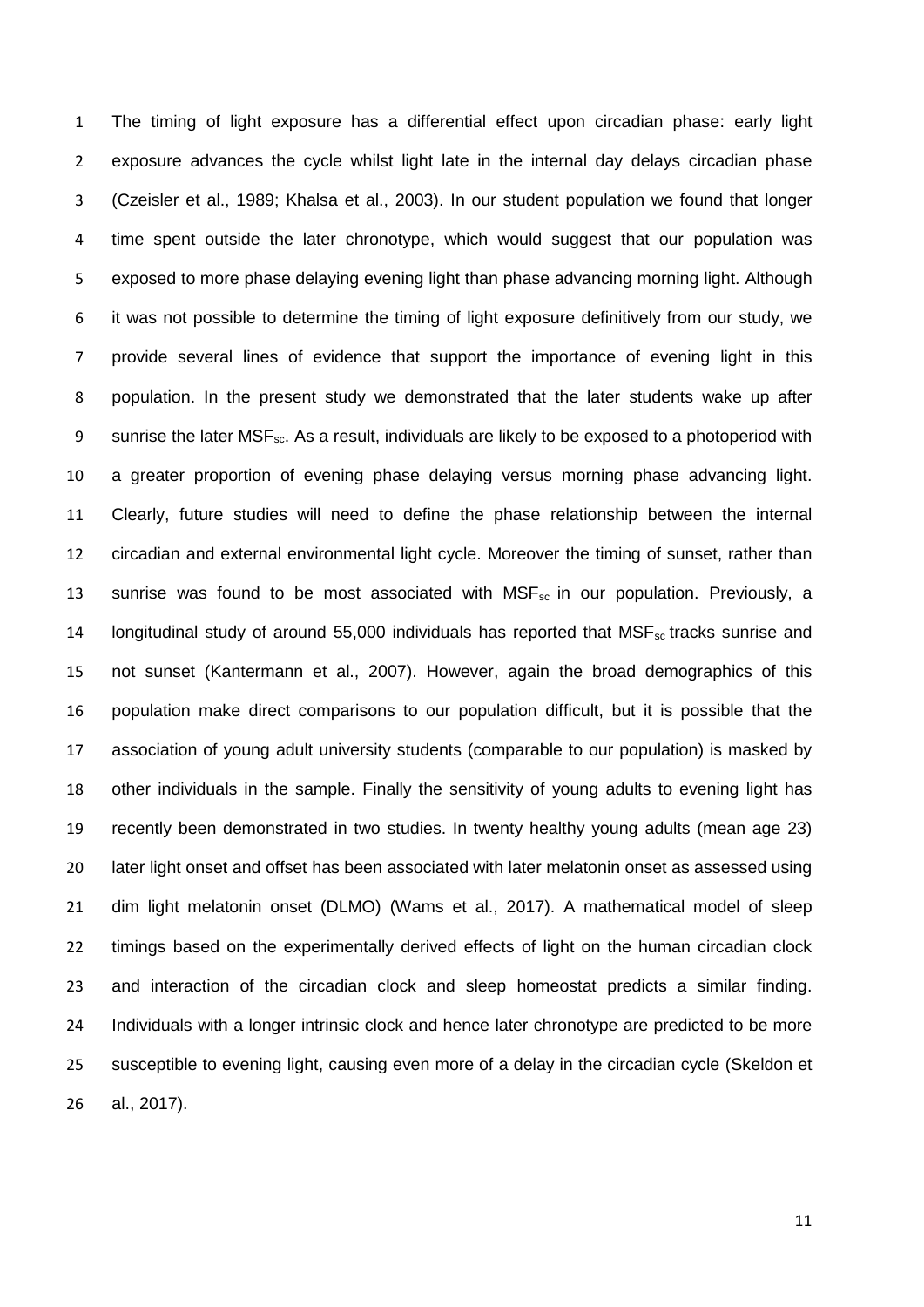Geographical location was found to be associated with chronotype: the closer to the equator 2 the earlier chronotype, and in this regard our findings are consistent with previous findings (Miguel et al., 2014). However, this association was assumed to be driven by higher environmental light intensities closer to the equator. Interestingly, it was only the duration of 5 time spent outside - not the intensity of light - that was found to influence  $MSE_{\text{sc}}$  in our study except for subjects in Auckland. Although the intensity of light has been shown to impact on the entraining properties of light pulses under experimental conditions (Boivin et al., 1996; Zeitzer et al., 2005; Duffy&Czeisler, 2009), a saturation effect on shifting the phase of the melatonin rhythm has been reported above approximately 1000 lux (Zeitzer et al., 2000), 10 equivalent to approximately 7.9 W/m<sup>2</sup> (based on the approximation that 1 lux = 0.0079 W/m<sup>2</sup> for solar irradiance). Considering the lowest average light intensity reported in this study was  $-$  19.43 W/m<sup>2</sup>, and therefore well above saturation intensities, it is perhaps unsurprising that no effect of light intensity emerged. Instead in our population it appears that the association between chronotype and geographical location is due to the timing of sunset.

 This study reported on a large sample of over 6,000 university students collected in term time during spring and autumn. Such numbers help mitigate the limitation of a cross- sectional assessment of chronotype. However, longitudinal studies are needed to determine precisely how an individual's chronotype changes with environmental light levels and age. Although based on self-reported sleep timings, the MCTQ is a validated measure of chronotype (Kantermann et al., 2015). The reliability of self-reported time spent outside as a proxy for light dose is less certain. The amount and type of environmental light exposure will be influenced by various factors including: photoperiod, weather conditions and the level of urbanisation. Although these have been taken into consideration in this study as much as possible (weather conditions accounted for in measures of daily irradiance and photoperiod in proportional assessment of daylight students awake for), objective assessment of time spent outside and light monitoring need to be undertaken to define when individuals go outside and the nature of their light exposure (inside vs outside). Furthermore, exposure to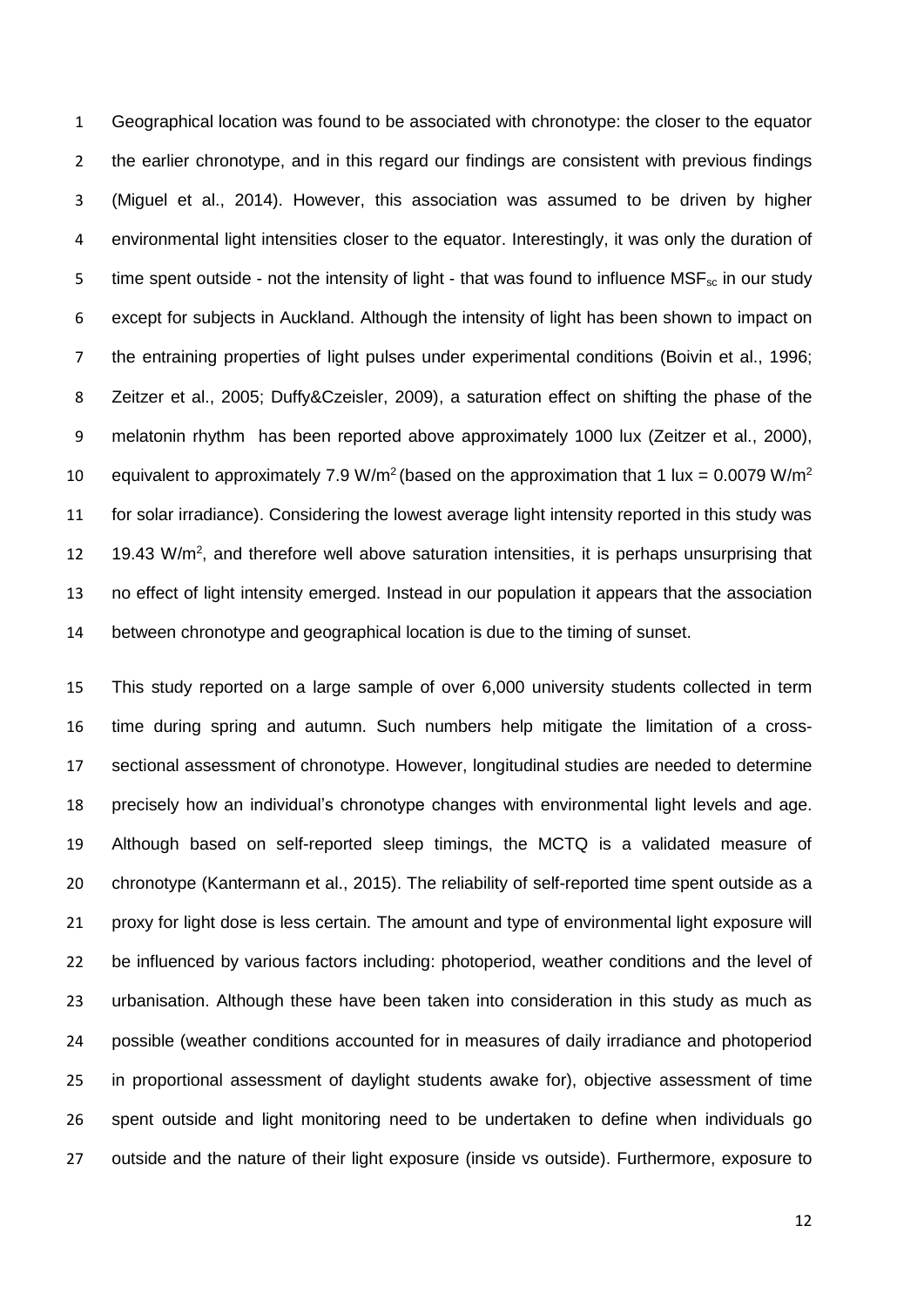artificial light was not addressed in this study, which of course will have an added impact on circadian physiology. Of particular interest in this young student population, is the impact of light-emitting devices on sleep and the circadian clock. Although, such devices have been found to impact sleep and circadian timing (Cajochen et al., 2011; Chang et al., 2015), the findings are mixed (Heath et al., 2014; Rangtell et al., 2016) and these changes are often small thus, the real world significance of these findings remains unclear (Zeitzer, 2015). The findings from this study however emphasise that environmental evening light exposure may need to be tailored for different populations. With the rapid growth in diversity of energy efficient light-emitting devices, robust, evidence-based advice is needed to ensure that individuals get the right kind of light at the right time of day to reinforce robust entrainment of the sleep-wake cycle.

 In conclusion, we report that in this young adult university student population, time spent outside is associated with a later chronotype. This seems to be linked to the fact that this population spends more time outside in the evening, and that dusk light exposure will have a phase delaying effect upon their circadian biology. Moreover, we found that the closer students lived to the equator the earlier their chronotype. Significantly, this also appears to be associated with the timing of sunset rather than sunrise. Collectively our results emphasise the fact that the age and occupation of individuals will likely impact profoundly upon the timing of their light exposure and hence their phase of entrainment. Moreover, this work highlights the need for future longitudinal studies that will define these relationships with greater precision.

### Declaration of interest

 KP, TR, LW, MM, LF, MG, DR, GW and KW declare no conflicts of interest. RGF is in receipt of funding from Circadian Therapeutics. MG is working as a consultant for Philips Sleep & Respiratory care. SMWR reports that he has served as a consultant through his institution to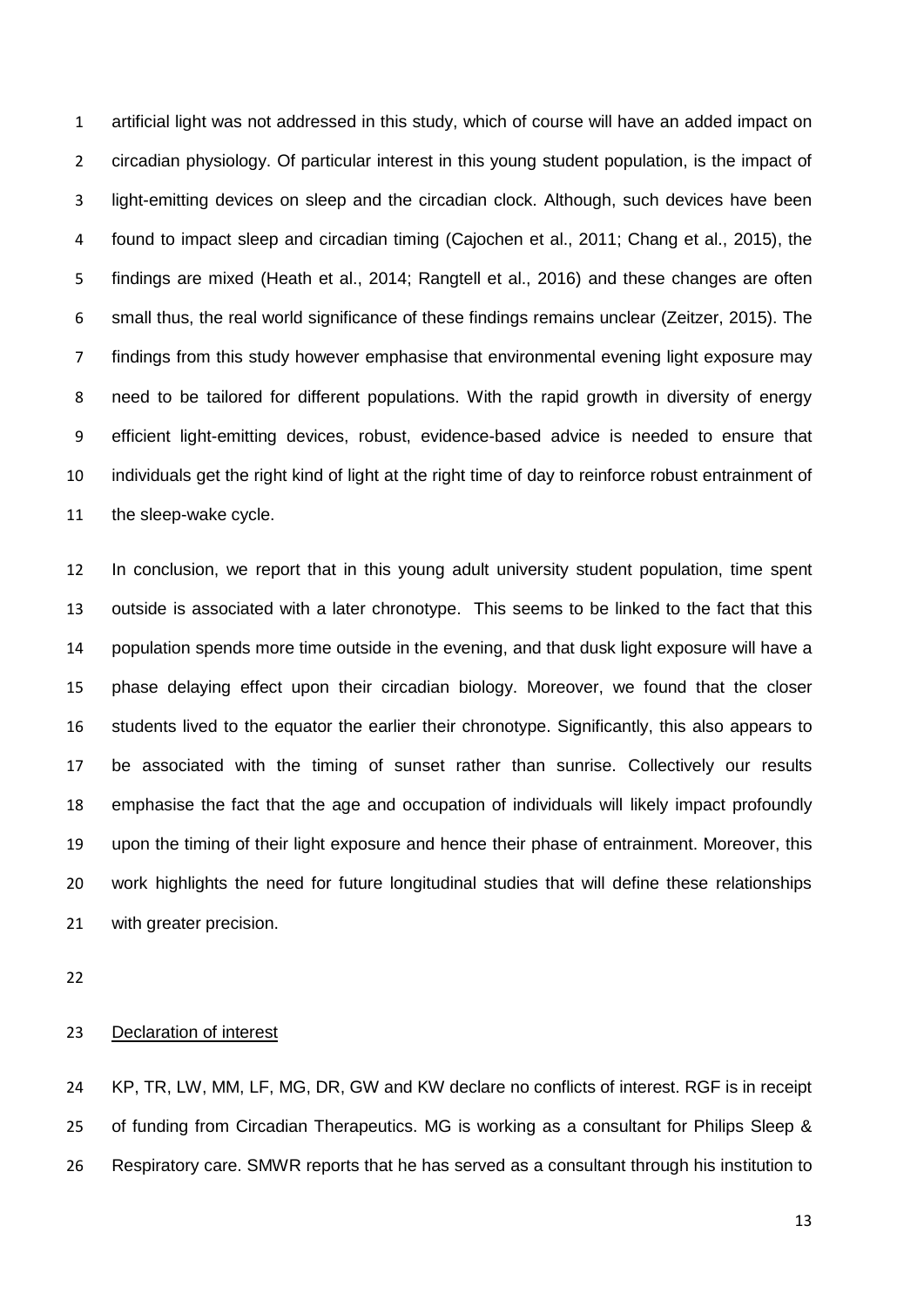Vanda Pharmaceuticals, Philips Respironics, EdanSafe, The Australian Workers' Union, 2 National Transport Commission, and Transport Accident Commission, and has through his institution received research grants and/or unrestricted educational grants from Vanda Pharmaceuticals, Takeda Pharmaceuticals North America, Philips Lighting, Philips Respironics, Cephalon, and ResMed Foundation, and reimbursements for conference travel expenses from Vanda Pharmaceuticals. His institution has received equipment donations or other support from Optalert™, Compumedics, and Tyco Healthcare. He has also served as an expert witness and/or consultant to shift work organizations. SMWR also serves as a Program Leader in the Cooperative Research Centre for Alertness, Safety and Productivity. TLS reports her institution has received equipment donations or other support from Philips Lighting, Philips Respironics, Optalert™ and Compumedics. TLS serves as a Project Leader in the Cooperative Research Centre for Alertness, Safety and Productivity. The study was 13 partly supported by the EU 6<sup>th</sup> Framework Integrated Project 0187241 (EUCLOCK), the National Institute for Health Research (NIHR) Oxford Biomedical Research Centre based at Oxford University Hospitals NHS Trust, Oxford University (A90305 and A92181 to KW and RGF), and the Wellcome Trust (Investigator award, 106174/Z/14/Z to RGF and Strategic award for the SCNi, 098461/Z/12/Z). LW is MINES ParisTech personnel. The views expressed are those of the author(s) and not necessarily those of the NHS, the NIHR, or the Department of Health.

#### **References**

- Allebrandt, KV, Teder-Laving, M, Kantermann, T, Peters, A, Campbell, H, Rudan, I, Wilson, JF, Metspalu, A and Roenneberg, T. (2014). Chronotype and sleep duration: the influence of season of
- assessment. Chronobiol Int 31: 731-740.
- Benloucif, S, Burgess, HJ, Klerman, EB, Lewy, AJ, Middleton, B, Murphy, PJ, Parry, BL and Revell, VL. (2008). Measuring melatonin in humans. J Clin Sleep Med 4: 66-69.
- Boivin, DB, Duffy, JF, Kronauer, RE and Czeisler, CA. (1996). Dose-response relationships for resetting of human circadian clock by light. Nature 379: 540-542.
- Cajochen, C, Frey, S, Anders, D, Spati, J, Bues, M, Pross, A, Mager, R, Wirz-Justice, A and Stefani, O.
- (2011). Evening exposure to a light-emitting diodes (LED)-backlit computer screen affects circadian
- physiology and cognitive performance. J Appl Physiol (1985) 110: 1432-1438.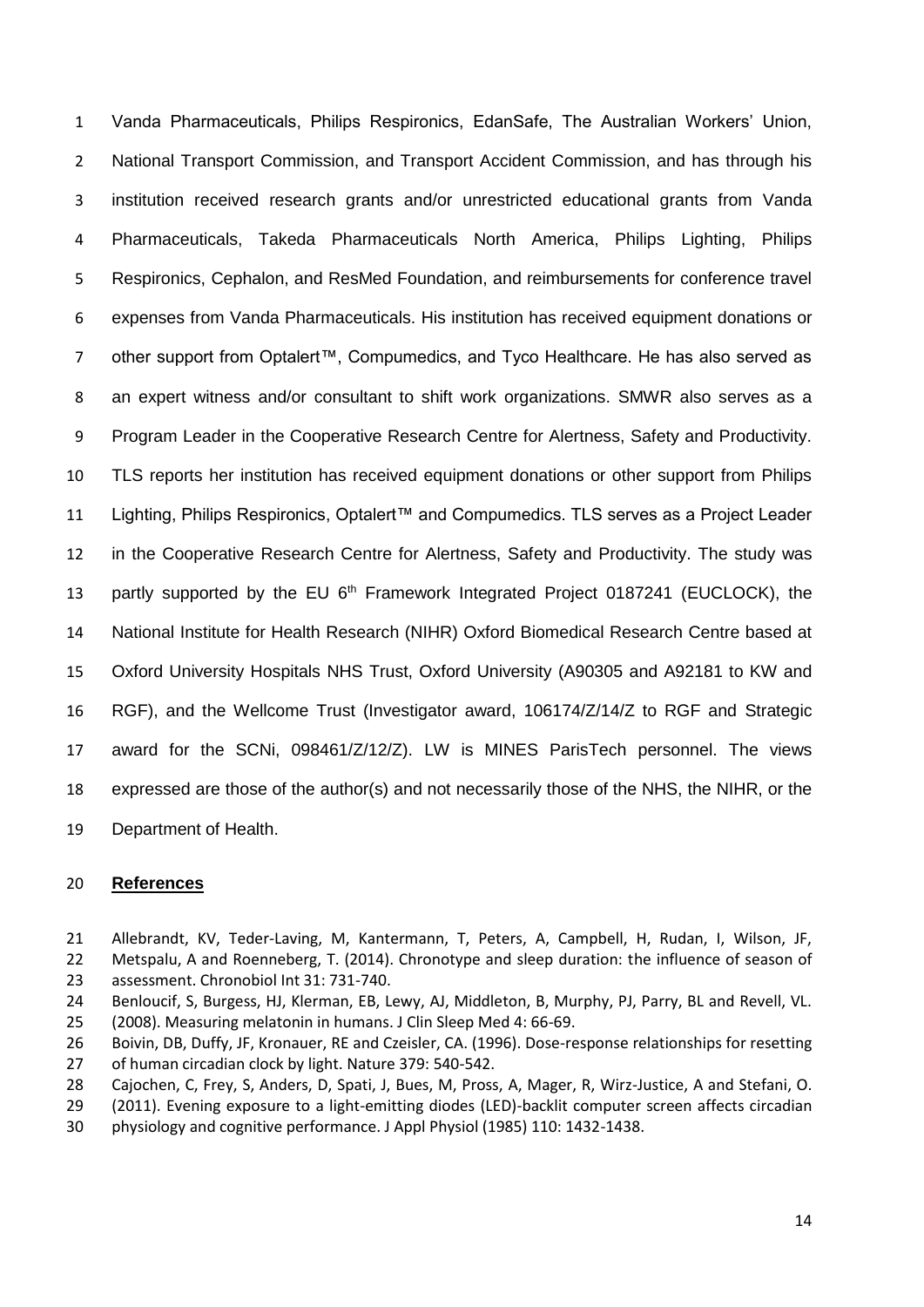- Chang, AM, Aeschbach, D, Duffy, JF and Czeisler, CA. (2015). Evening use of light-emitting eReaders
- negatively affects sleep, circadian timing, and next-morning alertness. Proc Natl Acad Sci U S A 112:
- 1232-1237.
- Czeisler, CA, Duffy, JF, Shanahan, TL, Brown, EN, Mitchell, JF, Rimmer, DW, Ronda, JM, Silva, EJ,
- Allan, JS, Emens, JS, Dijk, DJ and Kronauer, RE. (1999). Stability, precision, and near-24-hour period of the human circadian pacemaker. Science 284: 2177-2181.
- Czeisler, CA, Kronauer, RE, Allan, JS, Duffy, JF, Jewett, ME, Brown, EN and Ronda, JM. (1989). Bright
- light induction of strong (type 0) resetting of the human circadian pacemaker. Science 244: 1328-
- 1333.
- Dijk, DJ, Beersma, DG, Daan, S and Lewy, AJ. (1989). Bright morning light advances the human circadian system without affecting NREM sleep homeostasis. Am J Physiol 256: R106-111.
- Duffy, JF and Czeisler, CA. (2009). Effect of Light on Human Circadian Physiology. Sleep Med Clin 4: 165-177.
- Geerdink, M, Walbeek, TJ, Beersma, DG, Hommes, V and Gordijn, MC. (2016). Short Blue Light Pulses
- (30 Min) in the Morning Support a Sleep-Advancing Protocol in a Home Setting. J Biol Rhythms 31: 483-497.
- Gordijn, MC, Beersma, DG, Korte, HJ and van den Hoofdakker, RH. (1999). Effects of light exposure and sleep displacement on dim light melatonin onset. J Sleep Res 8: 163-174.
- 
- Heath, M, Sutherland, C, Bartel, K, Gradisar, M, Williamson, P, Lovato, N and Micic, G. (2014). Does one hour of bright or short-wavelength filtered tablet screenlight have a meaningful effect on adolescents' pre-bedtime alertness, sleep, and daytime functioning? Chronobiol Int 31: 496-505.
- Honma, K, Honma, S and Wada, T. (1987). Phase-dependent shift of free-running human circadian rhythms in response to a single bright light pulse. Experientia 43: 1205-1207.
- Kantermann, T, Juda, M, Merrow, M and Roenneberg, T. (2007). The human circadian clock's seasonal adjustment is disrupted by daylight saving time. Curr Biol 17: 1996-2000.
- Kantermann, T, Sung, H and Burgess, HJ. (2015). Comparing the Morningness-Eveningness
- Questionnaire and Munich ChronoType Questionnaire to the Dim Light Melatonin Onset. J Biol Rhythms 30: 449-453.
- Khalsa, SB, Jewett, ME, Cajochen, C and Czeisler, CA. (2003). A phase response curve to single bright light pulses in human subjects. J Physiol 549: 945-952.
- Kitamura, S, Hida, A, Aritake, S, Higuchi, S, Enomoto, M, Kato, M, Vetter, C, Roenneberg, T and
- Mishima, K. (2014). Validity of the Japanese version of the Munich ChronoType Questionnaire.
- Chronobiol Int 31: 845-850.
- Koo, YS, Song, JY, Joo, EY, Lee, HJ, Lee, E, Lee, SK and Jung, KY. (2016). Outdoor artificial light at night,
- obesity, and sleep health: Cross-sectional analysis in the KoGES study. Chronobiol Int 33: 301-314.
- Krauchi, K, Cajochen, C, Danilenko, KV and Wirz-Justice, A. (1997). The hypothermic effect of late evening melatonin does not block the phase delay induced by concurrent bright light in human
- subjects. Neurosci Lett 232: 57-61.
- Martin, JS, Hebert, M, Ledoux, E, Gaudreault, M and Laberge, L. (2012). Relationship of chronotype to sleep, light exposure, and work-related fatigue in student workers. Chronobiol Int 29: 295-304.
- Miguel, M, Oliveira, VC, Pereira, D and Pedrazzoli, M. (2014). Detecting chronotype differences
- associated to latitude: a comparison between Horne--Ostberg and Munich Chronotype
- questionnaires. Ann Hum Biol 41: 105-108.
- Randler, C. (2008). Morningness-eveningness comparison in adolescents from different countries around the world. Chronobiol Int 25: 1017-1028.
- Rangtell, FH, Ekstrand, E, Rapp, L, Lagermalm, A, Liethof, L, Bucaro, MO, Lingfors, D, Broman, JE,
- Schioth, HB and Benedict, C. (2016). Two hours of evening reading on a self-luminous tablet vs.
- reading a physical book does not alter sleep after daytime bright light exposure. Sleep Med 23: 111- 118.
- Revell, VL, Arendt, J, Terman, M and Skene, DJ. (2005). Short-wavelength sensitivity of the human circadian system to phase-advancing light. J Biol Rhythms 20: 270-272.